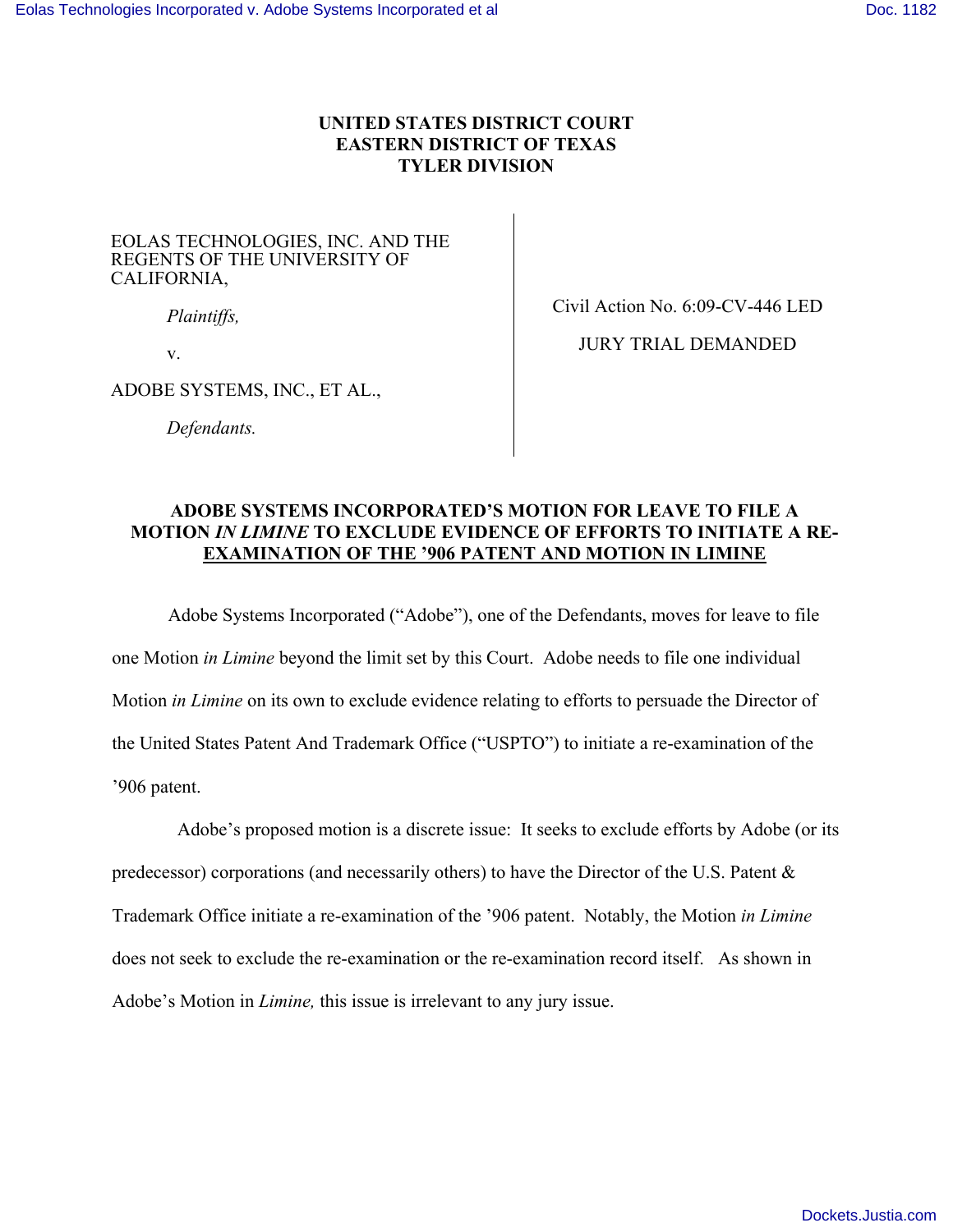Adobe needs to be able to make this one separate Motion *in Limine* because this evidence does not impact all of the remaining Defendants equally, many Defendants have not prioritized this as a Motion in *Limine*, leaving Adobe to this motion for itself.

The specific facts and law are set forth in the Motion *in Limine*. Among the reasons this motion is unique to Adobe, and leave should be permitted for it to be filed, are as follows: Adobe's products were involved in the trial of *Eolas v. Microsoft*. Adobe knew about the '906 patent from that litigation, which pre-dates the re-exam. It also means that at the time certain companies were working to have the PTO initiate a re-examination, Adobe had no reason to think it infringed, since products by it and its predecessor companies had been featured in the *Eolas v. Microsoft* trial and were never accused of infringement at that time (or afterward until this suit was filed). If the lobbying effort is permitted to go to the jury, Adobe would have to explain Adobe's concern was the impact on web browsers, especially compatibility with products for designing websites, its own websites, and its FLASH and authoring tool. Further, Adobe and its predecessors pre-date *Eolas*, had relationships with the Regents of the University of California (and do today), and licenses and agreements with the Regents.

 Evidence about the past history of the *Microsoft* case is likely relevant to estoppel or laches issues for Adobe, but these are equitable issues to be tried to the Court, and the evidence is of no relevance in the jury trial. Since Adobe is uniquely situated in the volume of material and past relationships, Adobe has a unique interest in excluding this evidence, and moves to file its own Motion *in Limine* on the topic.

Adobe asks that the Court grant its motion for leave to file this Motion *in Limine*.

1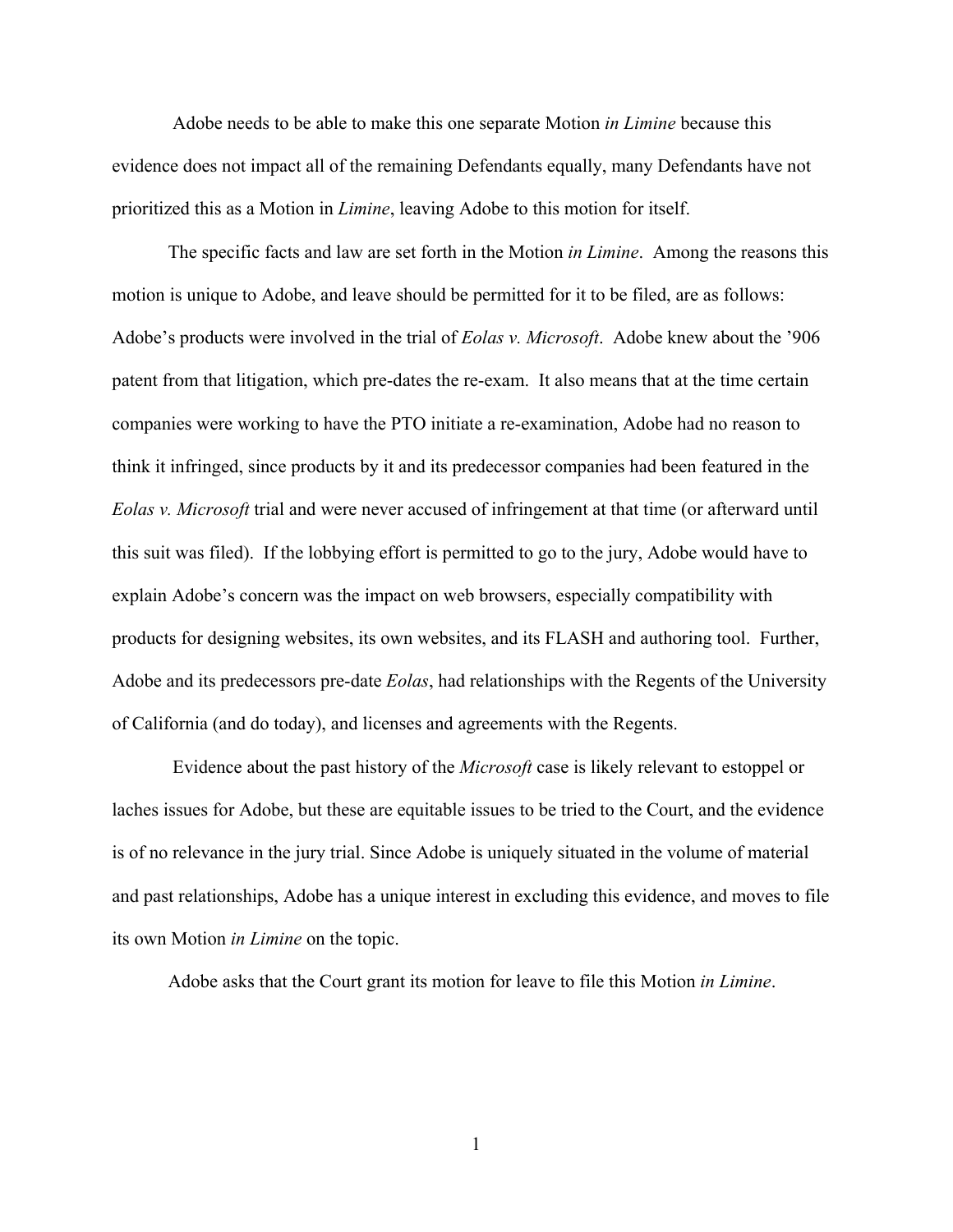Dated: January 6, 2012 Respectfully submitted,

### FISH & RICHARDSON P.C.

By: */s/ David J. Healey*

David J. Healey E-mail: Healey@fr.com **FISH & RICHARDSON P.C.**  1 Houston Center 1221 McKinney Street, Suite 2800 Houston, TX 77010 (713) 654-5300 (Telephone) (713) 652-0109 (Facsimile)

OF COUNSEL:

Frank E. Scherkenbach E-mail: Scherkenbach@fr.com Proshanto Mukherji Email: Mukherji@fr.com **FISH & RICHARDSON P.C.**  One Marina Park Drive Boston, MA 02110-1878 (617) 542-5070 (Telephone) (617) 542-8906 (Facsimile)

Jason W. Wolff E-mail: Wolff@fr.com **FISH & RICHARDSON P.C.**  12390 El Camino Real San Diego, CA 92130 (858) 678-5070 (Telephone) (858) 678-5099 (Facsimile)

Counsel for Defendant ADOBE SYSTEMS INCORPORATED